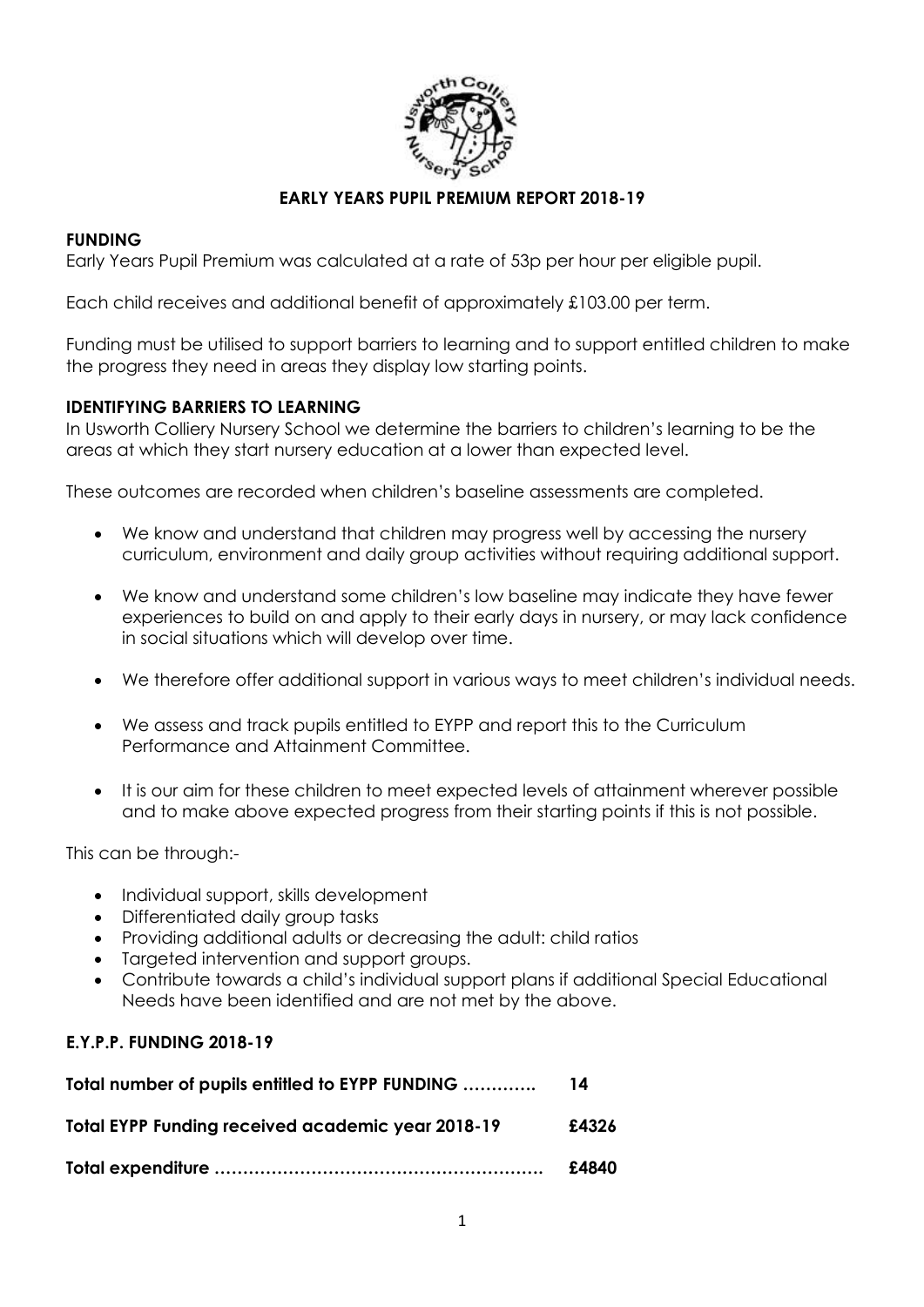

# **SUMMARY OF EYPP SUPPORT AND INTERVENTION**

| <b>EYFS</b>                                      |                                                                                                          | <b>NUMBER</b><br><b>INDIVIDUAL, GROUP OR</b>                                                                                         |                                                                                                                                                                                                                                                                                             | <b>COST</b> |
|--------------------------------------------------|----------------------------------------------------------------------------------------------------------|--------------------------------------------------------------------------------------------------------------------------------------|---------------------------------------------------------------------------------------------------------------------------------------------------------------------------------------------------------------------------------------------------------------------------------------------|-------------|
| <b>AREA OF LEARNING</b>                          |                                                                                                          | <b>OF</b>                                                                                                                            | <b>TARGETTED SUPPORT</b>                                                                                                                                                                                                                                                                    |             |
| <b>BARRIERS TO LEARNING</b>                      |                                                                                                          | <b>CHILDREN</b>                                                                                                                      |                                                                                                                                                                                                                                                                                             |             |
| <b>ALL EYFS Areas</b>                            | General access to<br>early experiences<br>and vocabulary.<br>Attention and<br>behavioural<br>needs.      | 14                                                                                                                                   | Each am and pm class<br>group to have<br>additional adult during<br>group teaching sessions<br>to lower adult to child<br>ratio during this time<br>and increase<br>opportunities for group<br>work, discussion and<br>access to wider<br>curriculum / project<br>work.<br>8 HOURS PER WEEK | £10,654     |
|                                                  |                                                                                                          |                                                                                                                                      |                                                                                                                                                                                                                                                                                             |             |
| Persona; Social<br>and emotional<br>development. | Self confidence<br>and self<br>awareness<br>Manging feelings<br>and behaviour<br>Making<br>relationships | 3 children have<br>low baselines in all<br>three areas<br>requiring<br>additional support<br>and intervention                        | <b>CHIT CHAT</b><br>Small group nurture<br>activities<br>3 X WEEKLY.<br>1:3 1 HOUR PER WEEK<br>NURTURE TALK AND<br><b>SUPPORT WITH PLAY</b><br><b>SKILLS</b><br>Daily access to 1:1 time                                                                                                    | £1332       |
|                                                  |                                                                                                          |                                                                                                                                      | with adult to support<br>play and interactions<br>1:1 as needed costed at<br>1 hour per day                                                                                                                                                                                                 |             |
| Communication<br>and Language                    | Listening and<br>attention<br>Understanding<br>Speaking                                                  | 5 children have<br>low baselines in<br>this area of<br>learning requiring<br>additional<br>support.<br>One child has<br>send in SLC. | <b>ICAN EARLY TALK BOOST</b><br>PROGRAMME followed<br>by SALT advised<br>intervention and<br>support.<br>3 X WEEKLY<br>1:5 1 HOUR PER WEEK                                                                                                                                                  | £1332       |
| Physical<br>development                          | Moving and<br>handling<br><b>Health and Self</b><br>Care                                                 | 3 children have<br>low baselines in<br>both areas and<br>require additional<br>support.                                              | SENSORY / INTEGRATED<br>PLAY PROGRAMME/<br>PRACTISING GROS AND<br><b>FINE MOTOR SKILLS</b><br>1:18 minutes per day<br>3 x 2 HOURS PER WEEK<br>Support with self care<br>and developing self<br>care skills.                                                                                 | £888        |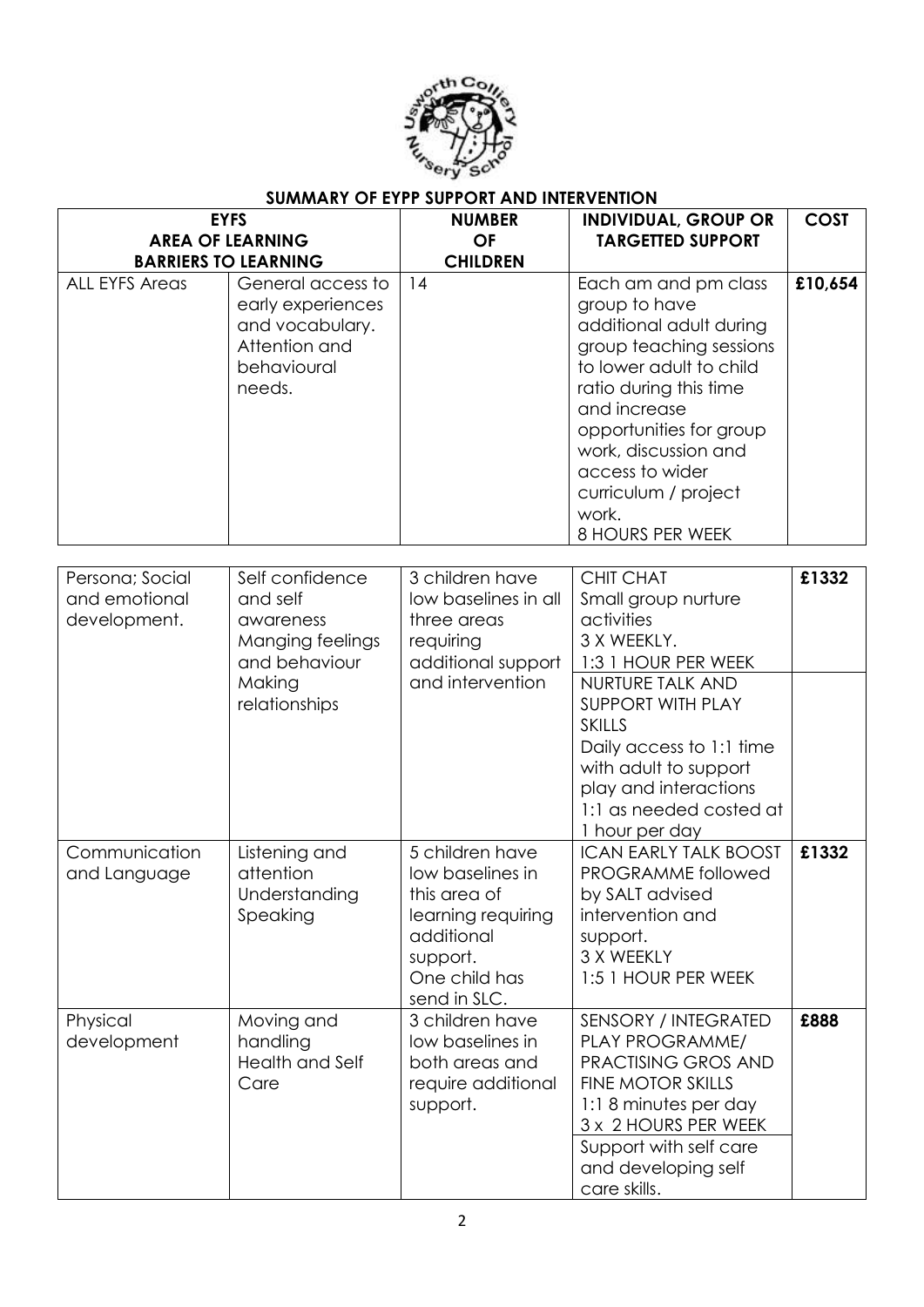| Literacy                                   | Reading<br>Writing                             | 5 children have<br>low baselines in<br>this area.     | Daily Storytalk sessions<br>during class Storytime<br>focus on reading,<br>vocabulary, fine motor<br>skills and mark making.<br>$1:55 \times 24$ MINS<br><b>HOUR PER WEEK</b> | £1332 |
|--------------------------------------------|------------------------------------------------|-------------------------------------------------------|-------------------------------------------------------------------------------------------------------------------------------------------------------------------------------|-------|
| <b>Mathematics</b>                         | <b>Number</b><br>Shapes spaces<br>and measures | 6 children have<br>lower baselines in<br>these areas. | Number town sessions to<br>develop counting skills,<br>number recognition and<br>shape and space skills.<br>1:6 5X12 MINS<br>1 hour per week                                  | £1332 |
| Total cost of support specifically to EYPP |                                                |                                                       |                                                                                                                                                                               | £6216 |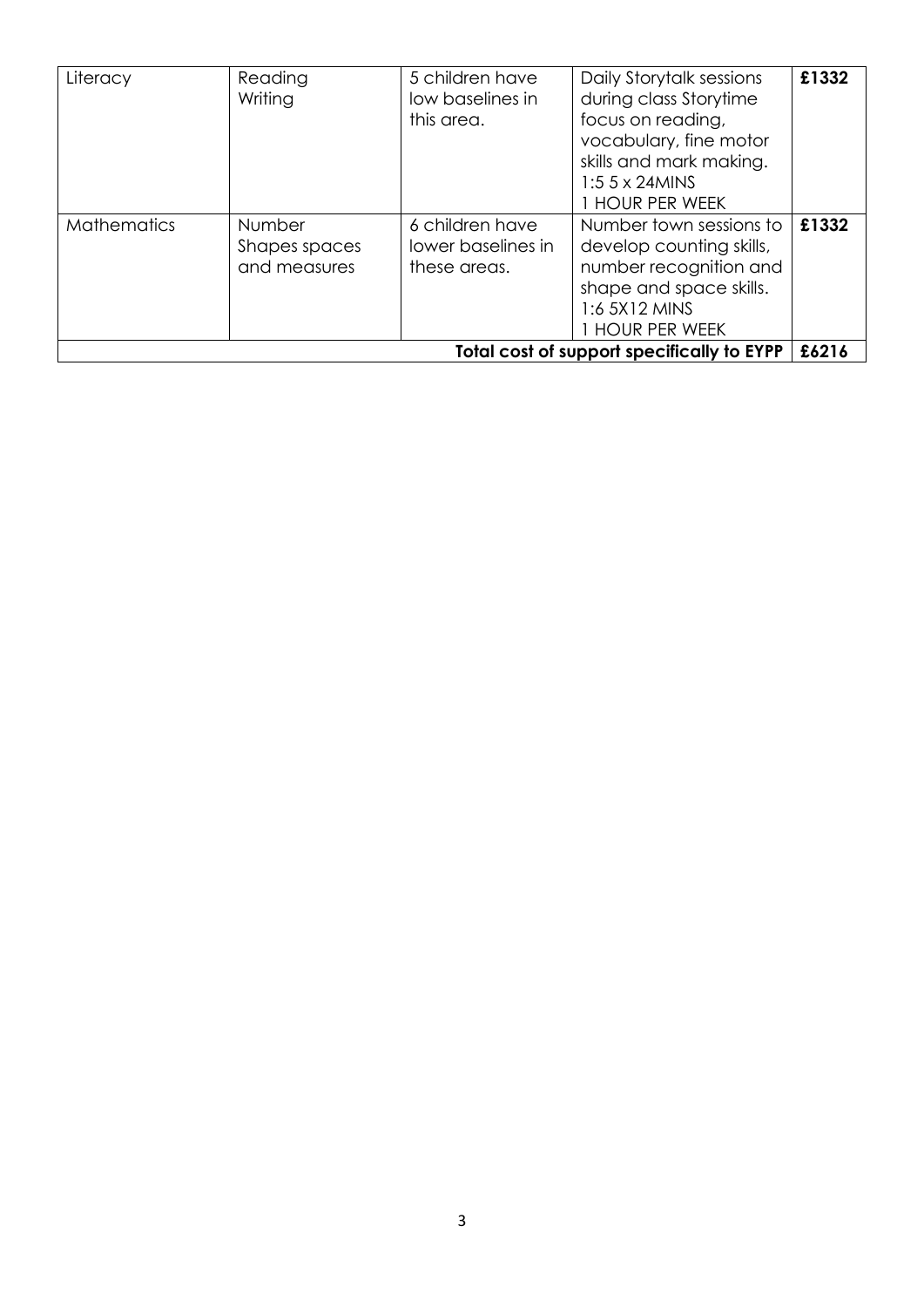

# **SUMMARY OF EYPP PROGRESS**

## **PUPIL PROGRESS**

| <b>EYFS</b><br><b>AREA OF</b><br><b>LEARNING</b> | <b>ABOVE</b><br><b>EXPECTED</b><br><b>PROGRESS</b> | <b>EXPECTED</b><br><b>PROGRESS</b> | <b>BELOW</b><br><b>EXPECTED</b><br><b>PROGRESS</b> |
|--------------------------------------------------|----------------------------------------------------|------------------------------------|----------------------------------------------------|
| Persona; Social<br>and Emotional<br>Development. | 100%                                               |                                    |                                                    |
| Communication<br>and Language                    | 100%                                               |                                    |                                                    |
| Physical<br>Development                          | 100%                                               |                                    |                                                    |
| Literacy                                         | 100%                                               |                                    |                                                    |
| <b>Mathematics</b>                               | 100%                                               |                                    |                                                    |